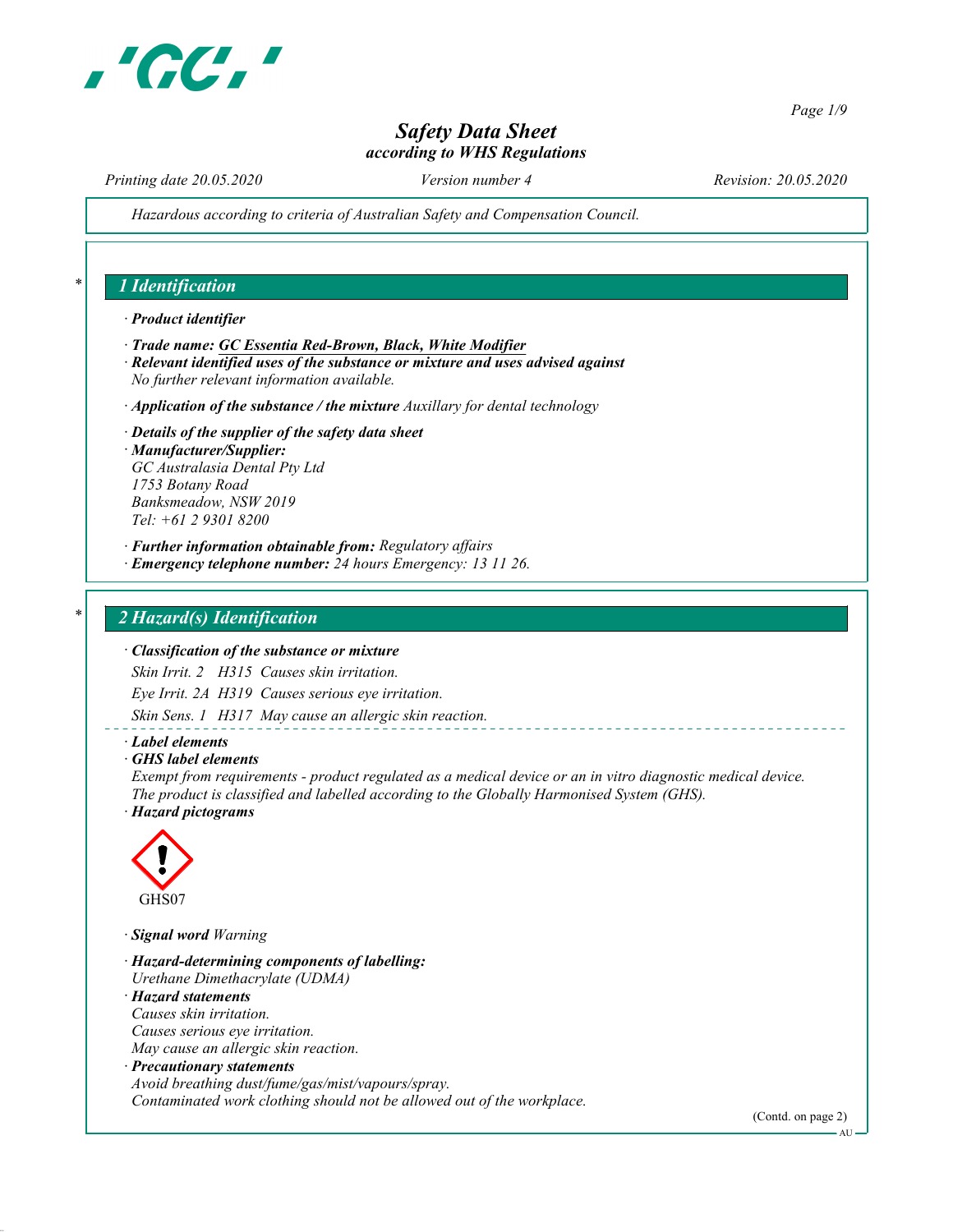according to WHS Regulations

Printing date 20.05.2020 Version number 4 Revision: 20.05.2020

(Contd. of page 1)

### Trade name: GC Essentia Red-Brown, Black, White Modifier

Wear protective gloves / eye protection / face protection.

IF IN EYES: Rinse cautiously with water for several minutes. Remove contact lenses, if present and easy to do. Continue rinsing.

If skin irritation or rash occurs: Get medical advice/attention.

Dispose of contents/container in accordance with local/regional/national/international regulations.

· Other hazards

· Results of PBT and vPvB assessment

· PBT: Not applicable.

· vPvB: Not applicable.

### 3 Composition and Information on Ingredients

· Chemical characterisation: Mixtures

· Description:

Only substances required to be mentioned according to Annex II of regulation 1907/2006 are listed. Information on the other substances that may be present can be obtained upon request.

### · Dangerous components:

|                                                                                                   | 72869-86-4 Urethane Dimethacrylate (UDMA)                 | $150 - 75\%$ |  |
|---------------------------------------------------------------------------------------------------|-----------------------------------------------------------|--------------|--|
|                                                                                                   | Skin Sens. 1, H317                                        |              |  |
|                                                                                                   | $1985-51-9$ 2,2-dimethyl-1,3-propanediyl bismethacrylate  | $10 - 25\%$  |  |
|                                                                                                   | Skin Irrit. 2, H315; Eye Irrit. 2A, H319                  |              |  |
|                                                                                                   | $21245-01-2$ 3-methylbutyl 4-(dimethylamino)benzoate      | $1 - 2.5\%$  |  |
|                                                                                                   | Skin Irrit. 2, H315; Eye Irrit. 2A, H319; STOT SE 3, H335 |              |  |
| $\cdot$ Additional information: For the wording of the listed hazard phrases refer to section 16. |                                                           |              |  |

### 4 First Aid Measures

#### · Description of first aid measures

General information:

Immediately remove any clothing soiled by the product. If symptoms persist consult doctor.

· After inhalation:

Supply fresh air. If required, provide artificial respiration. Keep patient warm. Consult doctor if symptoms persist. Take affected persons into fresh air and keep quiet.

· After skin contact:

Immediately wash with water and soap and rinse thoroughly.

Seek medical treatment.

If skin irritation continues, consult a doctor.

### · After eye contact:

Protect unharmed eye.

Rinse opened eye for several minutes under running water. Then consult a doctor.

· After swallowing:

Rinse out mouth and then drink plenty of water.

If symptoms persist consult doctor.

· Information for doctor:

· Most important symptoms and effects, both acute and delayed Allergic reactions

(Contd. on page 3)

AU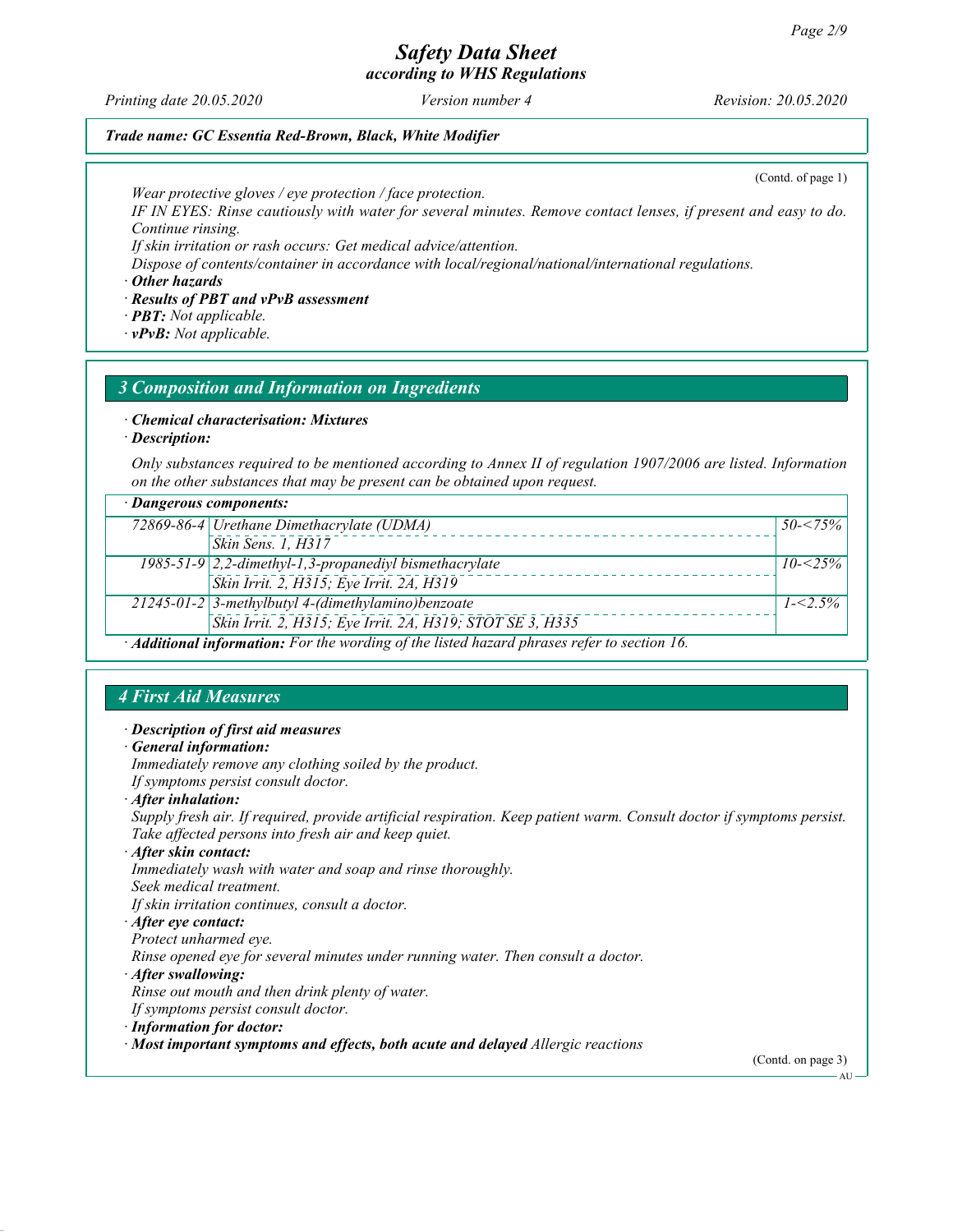according to WHS Regulations

Printing date 20.05.2020 Version number 4 Revision: 20.05.2020

(Contd. of page 2)

Trade name: GC Essentia Red-Brown, Black, White Modifier

· Indication of any immediate medical attention and special treatment needed

No further relevant information available.

## 5 Fire Fighting Measures

### · Extinguishing media

· Suitable extinguishing agents:

CO2, powder or water spray. Fight larger fires with water spray or alcohol resistant foam. Use fire extinguishing methods suitable to surrounding conditions.

- · For safety reasons unsuitable extinguishing agents: Water with full jet · Special hazards arising from the substance or mixture Formation of toxic gases is possible during heating or in case of fire.
- No further relevant information available.
- · Advice for firefighters
- · Protective equipment: Wear self-contained respiratory protective device.
- · Additional information

Dispose of fire debris and contaminated fire fighting water in accordance with official regulations.

## 6 Accidental Release Measures

- · Personal precautions, protective equipment and emergency procedures Remove persons from danger area. Avoid contact with the eyes and skin. Wear protective clothing. · Environmental precautions:
- Do not allow product to reach sewage system or any water course. Do not allow to penetrate the ground/soil.

Do not allow to enter sewers/ surface or ground water.

· Methods and material for containment and cleaning up: Absorb liquid components with liquid-binding material. Dispose of the material collected according to regulations.

**Reference to other sections** 

See Section 7 for information on safe handling. See Section 8 for information on personal protection equipment. See Section 13 for disposal information.

## **7 Handling and Storage**

### · Handling:

- · Precautions for safe handling Ensure good ventilation/exhaustion at the workplace. Prevent formation of aerosols. Avoid contact with the eyes and skin.
- · Information about fire and explosion protection: No special measures required.
- · Conditions for safe storage, including any incompatibilities
- · Storage:
- · Requirements to be met by storerooms and receptacles: Store only in unopened original receptacles.
- · Information about storage in one common storage facility: Store away from foodstuffs.
- · Further information about storage conditions: None.

(Contd. on page 4)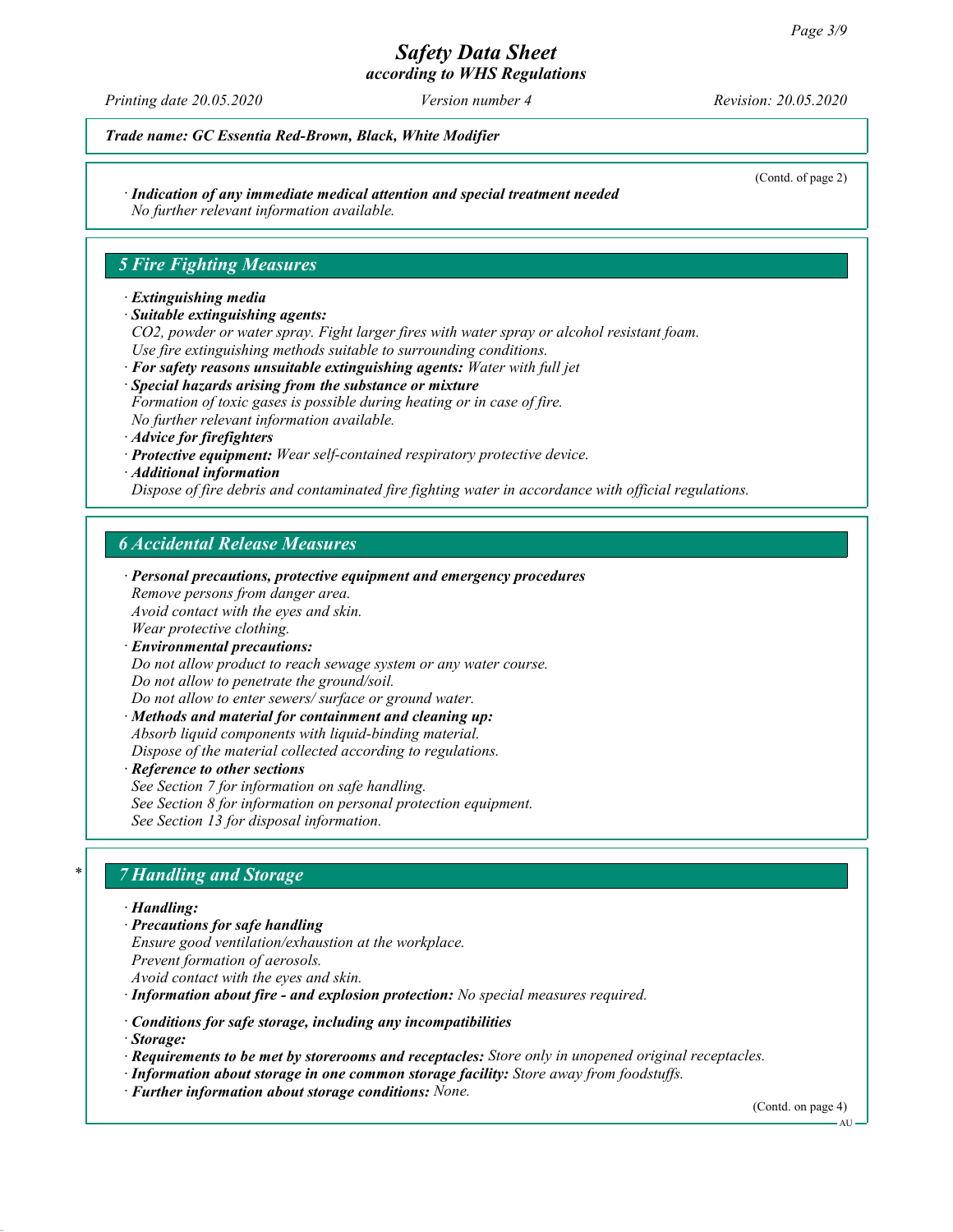according to WHS Regulations

Printing date 20.05.2020 Version number 4 Revision: 20.05.2020

(Contd. of page 3)

Trade name: GC Essentia Red-Brown, Black, White Modifier

· Specific end use(s) No further relevant information available.

## 8 Exposure controls and personal protection

· Additional information about design of technical facilities: No further data; see item 7.

- · Control parameters
- · Ingredients with limit values that require monitoring at the workplace:

The product does not contain any relevant quantities of materials with critical values that have to be monitored at the workplace.

· Additional information: The lists valid during the making were used as basis.

- · Exposure controls
- · Personal protective equipment:
- · General protective and hygienic measures:

The usual precautionary measures are to be adhered to when handling chemicals.

Avoid contact with the eyes and skin.

Wash hands before breaks and at the end of work.

Immediately remove all soiled and contaminated clothing

· Respiratory protection:

In case of brief exposure or low pollution use respiratory filter device. In case of intensive or longer exposure use self-contained respiratory protective device.

Suitable respiratory protective device recommended.

#### · Protection of hands:

Due to missing tests no recommendation to the glove material can be given for the product/ the preparation/ the chemical mixture.



Protective gloves

### · Material of gloves

The selection of the suitable gloves does not only depend on the material, but also on further marks of quality and varies from manufacturer to manufacturer. As the product is a preparation of several substances, the resistance of the glove material can not be calculated in advance and has therefore to be checked prior to the application.

### Penetration time of glove material

The exact break through time has to be found out by the manufacturer of the protective gloves and has to be observed.

· Eye protection:



Tightly sealed goggles

## 9 Physical and Chemical Properties

Information on basic physical and chemical properties

- · General Information
- · Appearance:
	- Form: Pasty

**Colour:**  $\qquad \qquad$  *According to product specification* 

(Contd. on page 5)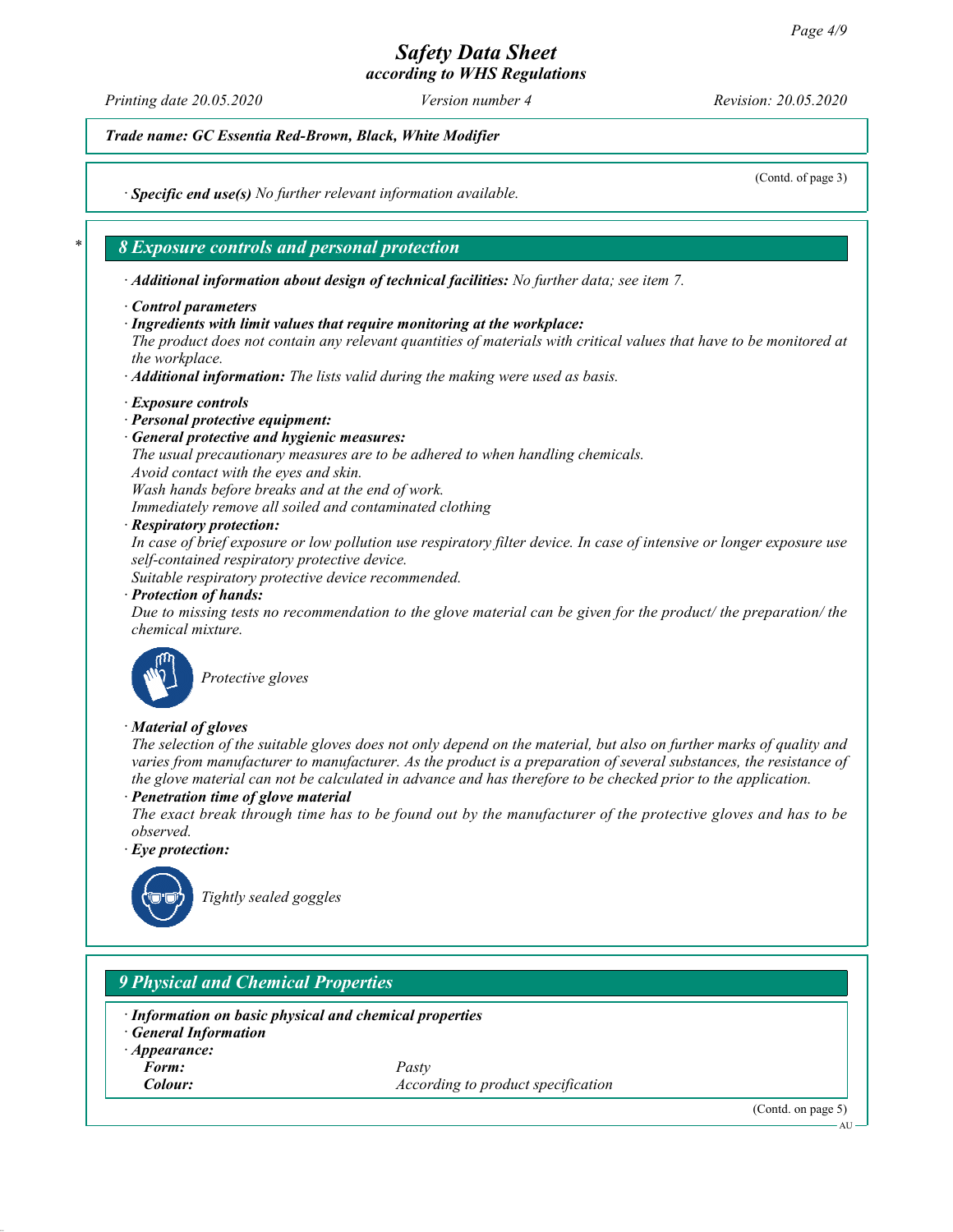according to WHS Regulations

Printing date 20.05.2020 Version number 4 Revision: 20.05.2020

Trade name: GC Essentia Red-Brown, Black, White Modifier

|                                                        |                                               | (Contd. of page 4) |
|--------------------------------------------------------|-----------------------------------------------|--------------------|
| $\cdot$ Odour:                                         | Light                                         |                    |
| · Odour threshold:                                     | Not determined.                               |                    |
| $\cdot$ pH-value:                                      | Not determined.                               |                    |
| · Change in condition                                  |                                               |                    |
| Melting point/freezing point:                          | Undetermined.                                 |                    |
| Initial boiling point and boiling range: Undetermined. |                                               |                    |
| · Flash point:                                         | Not applicable.                               |                    |
| · Flammability (solid, gas):                           | Not applicable.                               |                    |
| · Ignition temperature:                                | Undetermined.                                 |                    |
| · Decomposition temperature:                           | Not determined.                               |                    |
| · Auto-ignition temperature:                           | Product is not selfigniting.                  |                    |
| · Explosive properties:                                | Product does not present an explosion hazard. |                    |
| · Explosion limits:                                    |                                               |                    |
| Lower:                                                 | Not determined.                               |                    |
| <b>Upper:</b>                                          | Not determined.                               |                    |
| · Vapour pressure:                                     | Not determined.                               |                    |
| $\cdot$ Density at 20 °C (68 °F):                      | $1.9$ g/cm <sup>3</sup> (15.8555 lbs/gal)     |                    |
| $\cdot$ Relative density                               | Not determined.                               |                    |
| · Vapour density                                       | Not determined.                               |                    |
| $\cdot$ Evaporation rate                               | Not determined.                               |                    |
| $\cdot$ Solubility in / Miscibility with               |                                               |                    |
| water:                                                 | Insoluble.                                    |                    |
| · Partition coefficient: n-octanol/water:              | Not determined.                               |                    |
| · Viscosity:                                           |                                               |                    |
| Dynamic:                                               | Not determined.                               |                    |
| Kinematic:                                             | Not determined.                               |                    |
| · Solvent content:                                     |                                               |                    |
| $VOC$ (EC)                                             | $0.0 \text{ g}/l$                             |                    |
| $\cdot$ Other information                              | No further relevant information available.    |                    |

# 10 Stability and Reactivity

· Reactivity No further relevant information available.

· Chemical stability

· Thermal decomposition / conditions to be avoided: No decomposition if used according to specifications.

· Possibility of hazardous reactions No dangerous reactions known.

· Conditions to avoid No further relevant information available.

· Incompatible materials: No further relevant information available.

· Hazardous decomposition products: No dangerous decomposition products known.

(Contd. on page 6)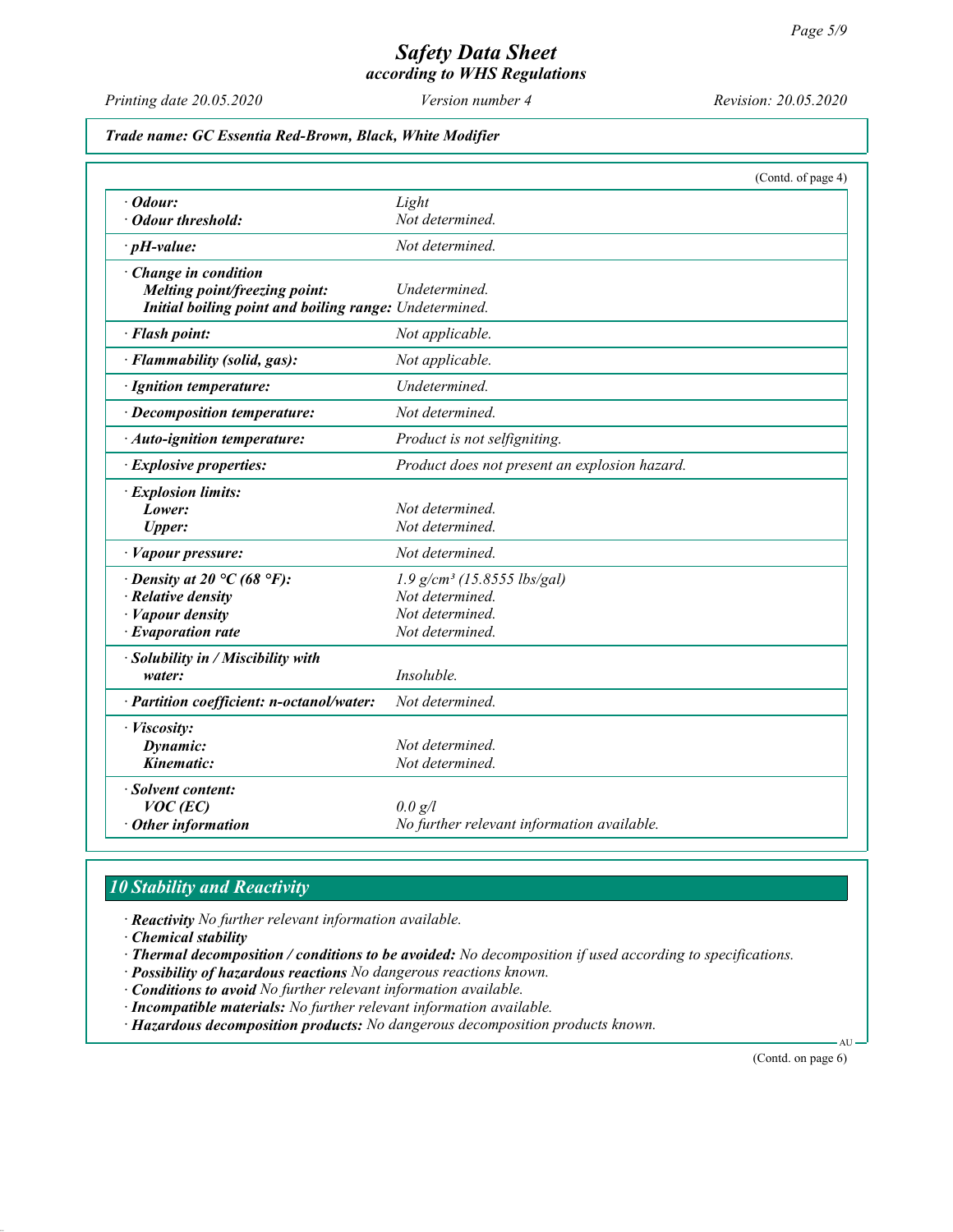according to WHS Regulations

Printing date 20.05.2020 Version number 4 Revision: 20.05.2020

Trade name: GC Essentia Red-Brown, Black, White Modifier

(Contd. of page 5)

### 11 Toxicological Information

· Information on toxicological effects

· Acute toxicity

· LD/LC50 values relevant for classification:

72869-86-4 Urethane Dimethacrylate (UDMA)

 $Oral |LD50| > 5,000$  mg/kg (rat female) (OECD 401)

- · Primary irritant effect:
- · Skin corrosion/irritation Irritant to skin and mucous membranes.
- · Serious eye damage/irritation Irritating effect.
- · Respiratory or skin sensitisation Sensitisation possible through skin contact.
- · Additional toxicological information:

The product shows the following dangers according to the calculation method of the General EU Classification Guidelines for Preparations as issued in the latest version:

Irritant

· Repeated dose toxicity No further relevant information available.

- · CMR effects (carcinogenity, mutagenicity and toxicity for reproduction)
- No further relevant information available.

## 12 Ecological Information

· Toxicity

· Aquatic toxicity:

72869-86-4 Urethane Dimethacrylate (UDMA)

 $EC50/48h$  (static)  $|>1.2$  mg/l (daphnia magna) (OECD 202)

· Persistence and degradability No further relevant information available.

· Behaviour in environmental systems:

- · Bioaccumulative potential No further relevant information available.
- · Mobility in soil No further relevant information available.
- · Additional ecological information:

· General notes:

Do not allow undiluted product or large quantities of it to reach ground water, water course or sewage system.

- · Results of PBT and vPvB assessment
- · **PBT:** Not applicable.
- · vPvB: Not applicable.
- · Other adverse effects No further relevant information available.

## 13 Disposal considerations

- · Waste treatment methods
- · Recommendation

Must not be disposed together with household garbage. Do not allow product to reach sewage system.

- · Uncleaned packaging:
- · Recommendation: Disposal must be made according to official regulations.

(Contd. on page 7)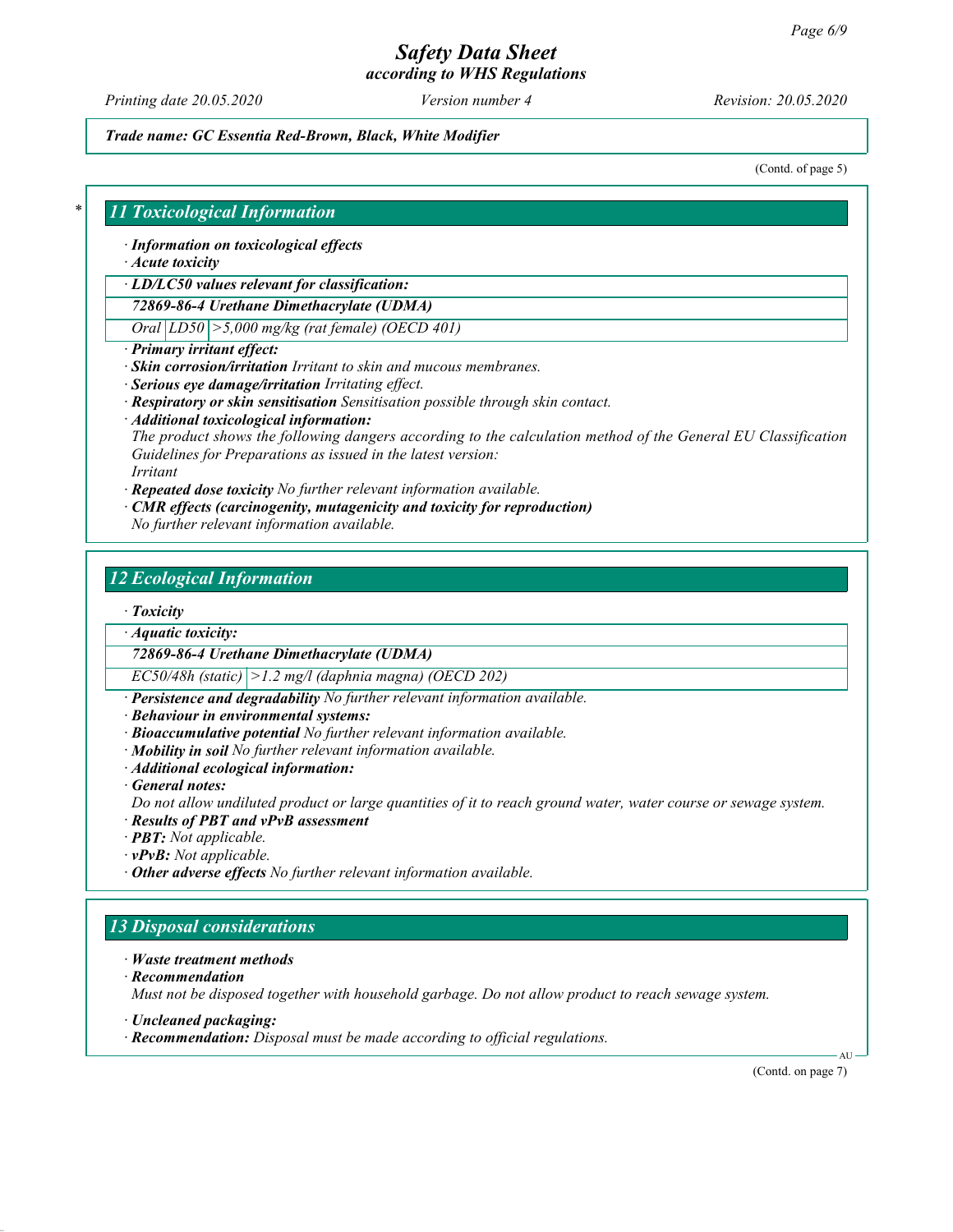according to WHS Regulations

Printing date 20.05.2020 Version number 4 Revision: 20.05.2020

(Contd. of page 6)

Trade name: GC Essentia Red-Brown, Black, White Modifier

14 Transport information · UN-Number  $\cdot$  ADG, ADN, IMDG, IATA not regulated · UN proper shipping name  $\cdot$  ADG, ADN, IMDG, IATA not regulated · Transport hazard class(es) · ADG, ADN, IMDG, IATA · Class not regulated · Packing group  $\cdot$  ADG, IMDG, IATA not regulated · Environmental hazards: · Marine pollutant: No  $\cdot$  Special precautions for user  $\cdot$  Not applicable. · Transport in bulk according to Annex II of Marpol and the IBC Code Not applicable. · UN "Model Regulation": not regulated

### 15 Regulatory information

· Safety, health and environmental regulations/legislation specific for the substance or mixture

| Australian Inventory of Chemical Substances                         |                                                                                                              |  |
|---------------------------------------------------------------------|--------------------------------------------------------------------------------------------------------------|--|
|                                                                     | 72869-86-4 Urethane Dimethacrylate (UDMA)                                                                    |  |
|                                                                     | $1985-51-9$ 2,2-dimethyl-1,3-propanediyl bismethacrylate                                                     |  |
|                                                                     | Silane, dichlorodimethyl-, reaction products with silica                                                     |  |
|                                                                     | 465-29-2   Bornane-2, 3-dione                                                                                |  |
|                                                                     | $21245-01-2$ 3-methylbutyl 4-(dimethylamino)benzoate                                                         |  |
|                                                                     | 13463-67-7 titanium dioxide                                                                                  |  |
|                                                                     | $2440 - 22 - 4$ 2- $(2H$ -benzotriazol-2-yl)-p-cresol                                                        |  |
|                                                                     | $1879-09-0$ 6-tert-butyl-2,4-xylenol                                                                         |  |
|                                                                     | $109-16-0$ 2,2'-ethylenedioxydiethyl dimethacrylate                                                          |  |
|                                                                     | 1309-37-1   Iron(III) oxide                                                                                  |  |
|                                                                     | $1317-61-9$ triiron tetraoxide                                                                               |  |
|                                                                     | 81-77-6 $ C.I.$ Pigment Blue 60                                                                              |  |
|                                                                     | 5580-57-4 C.I. Pigment Yellow 93                                                                             |  |
|                                                                     | 5280-78-4 CI Pigment Red 144                                                                                 |  |
|                                                                     | 5870-38-2 Diethyl 2,5-dihydroxyterephthalate                                                                 |  |
| <b>Standard for the Uniform Scheduling of Medicines and Poisons</b> |                                                                                                              |  |
| None of the ingredients is listed.                                  |                                                                                                              |  |
|                                                                     | GHS label elements The product is classified and labelled according to the Globally Harmonised System (GHS). |  |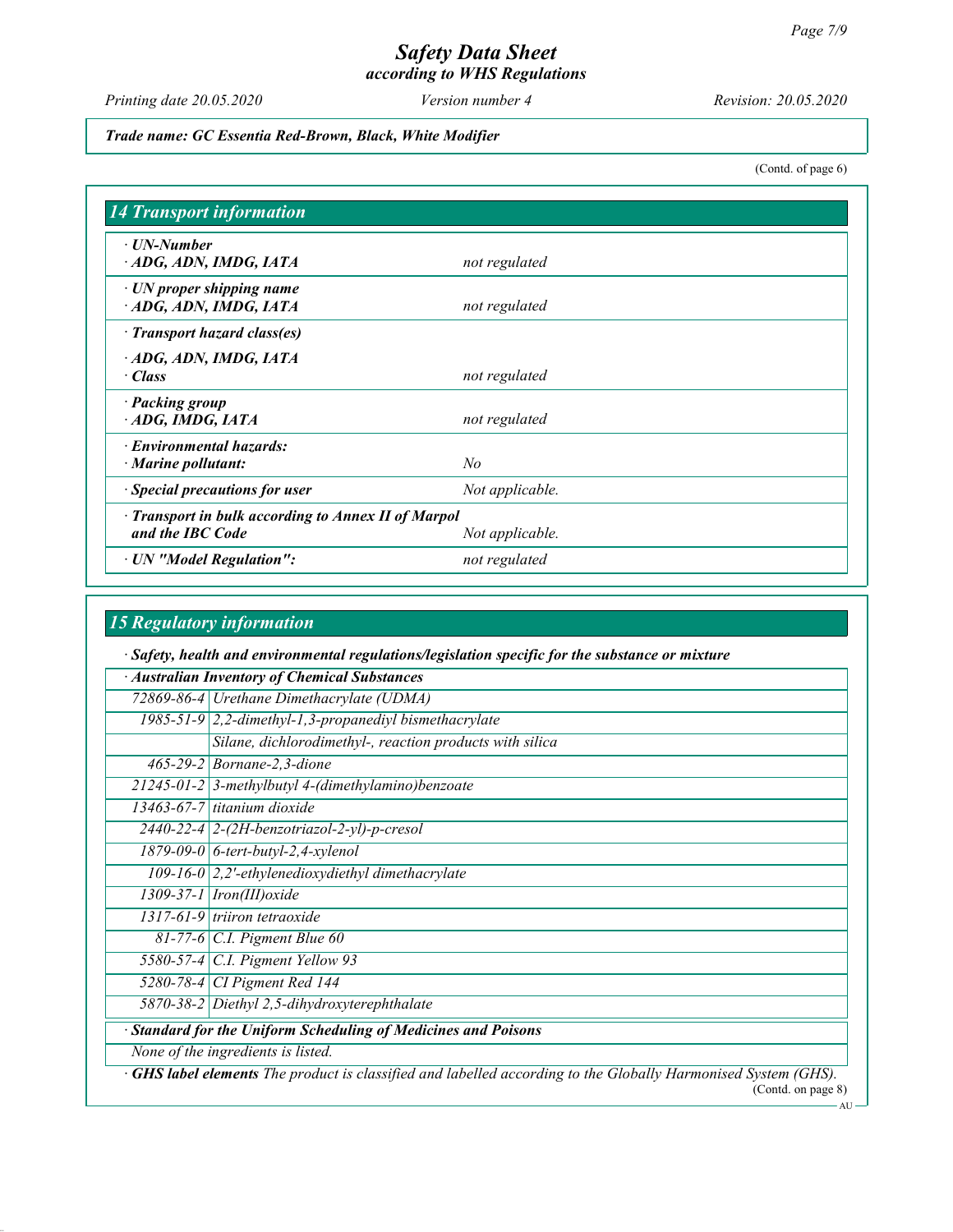## Safety Data Sheet according to WHS Regulations

Printing date 20.05.2020 Version number 4 Revision: 20.05.2020

Trade name: GC Essentia Red-Brown, Black, White Modifier